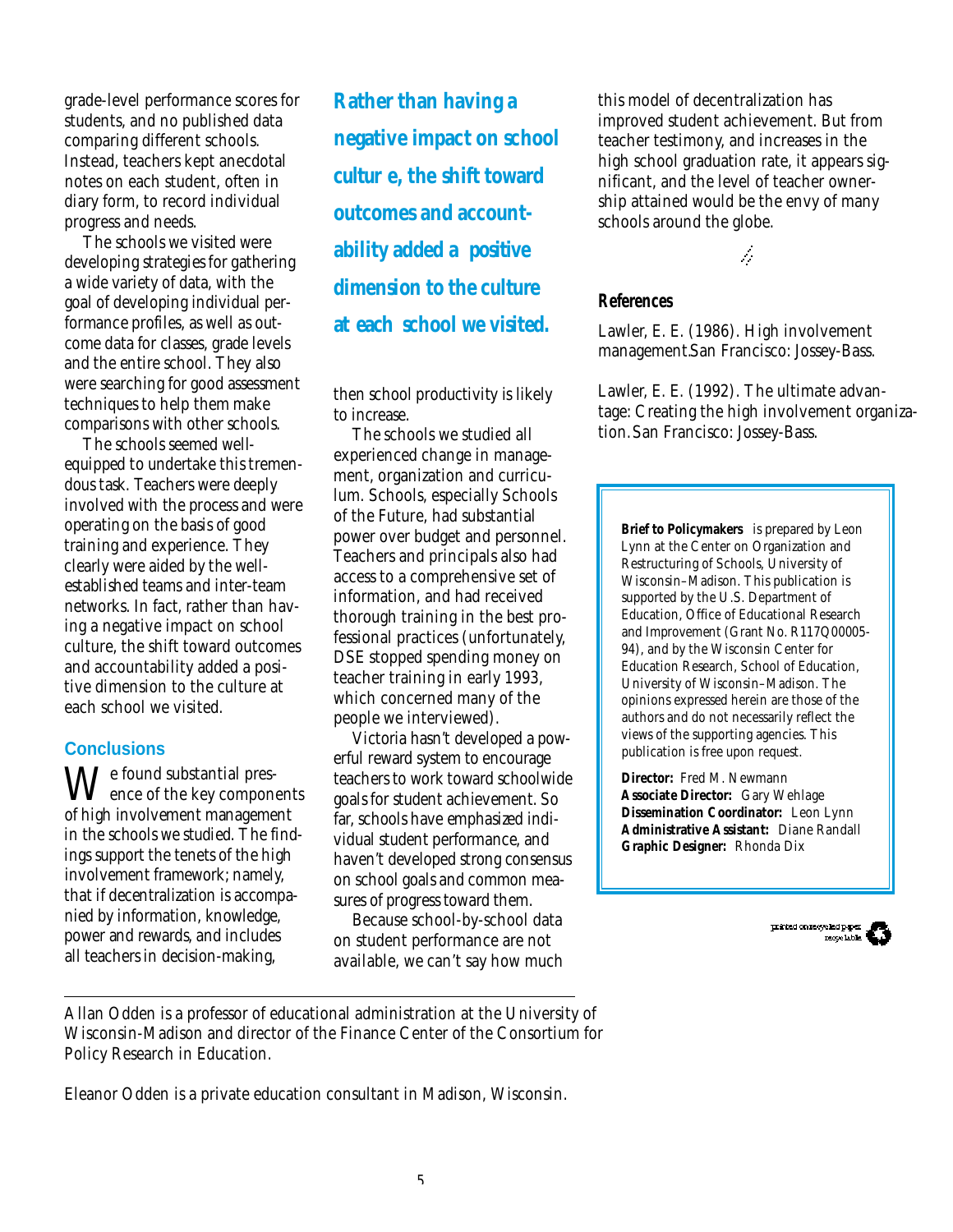## **CENTER MISSION**

The Center on Organization and Restructuring of Schools studies how<br>organizational features of schools can be changed to increase the intelleche Center on Organization and Restructuring of Schools studies how tual and social competence of students. The five-year program of research focuses on restructuring in four areas: the experiences of students in school; the professional life of teachers; the governance, management and leadership of schools; and the coordination of community resources to better serve educationally disadvantaged students.

Through syntheses of previous research, analyses of existing data, and new empirical studies of education reform, the Center focuses on six critical issues for elementary, middle and high schools: How can schooling nurture authentic forms of student achievement? How can schooling enhance educational equity? How can decentralization and local empowerment be constructively developed? How can schools be transformed into communities of learning? How can change be approached through thoughtful dialogue and support rather than coercion and regulation? How can the focus on student outcomes be shaped to serve these principles?

## **CENTER PUBLICATIONS**

In the fall and spring of each year, the Center publishes an issue report which offers in-depth analysis of critical issues in school restructuring, disn the fall and spring of each year, the Center publishes an issue report tributed free to all persons on the mailing list. In addition, three "briefs" targeted to special audiences are offered yearly. Our bibliography is updated each year and is distributed free on request. Occasional papers reporting results of Center research are available at cost. To be placed on the mailing list and receive Issues in Restructuring Schoolplease contact Leon Lynn, Dissemination Coordinator, Center on Organization and Restructuring of Schools, University of Wisconsin, 1025 W. Johnson Street, Madison, WI 53706. Telephone: (608) 263-7575.

**brief No. 9 Summer 199** 

# **School-based Management–The View from "Down Under"**

#### **ENTER ON ORGANIZATION AND ESTRUCTURING OF SCHOOLS**

nool of Education sconsin Center for Education Research iversity of Wisconsin-Madison 025 W. Johnson Street dison, WI 53706

Nonprofit Organizatic US Postage **PAID** Madison, Wisconsi Permit No. 1622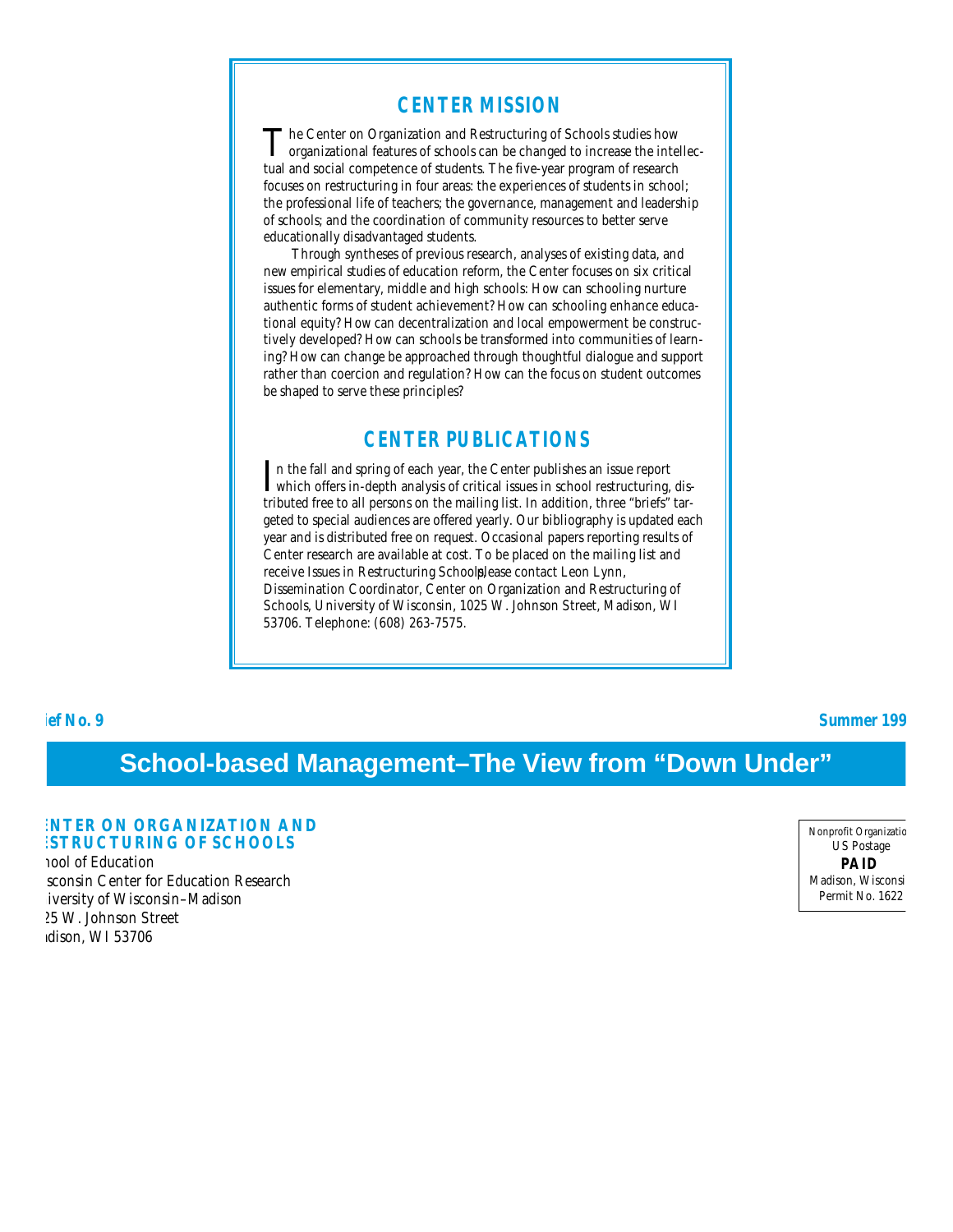

# **School-based Management– The View from "Down Under"**

*By Allan and Eleanor Odden*

 $\mathbf{T}$ 

hirty-five years ago, virtually all decisions affecting schools in the Australian state of Victoria were made at the state level.

The state's Department of School Education created the single curriculum every school had to follow, told each student which school to attend, and approved every budget item and personnel decision, right down to hiring individual janitors and secretaries.

That system bears little resemblance to the one in place in Victoria today. Now, most decisions about spending, curriculum and personnel are made at the school level.

There are some statewide guidelines, such as general curriculum frameworks. But the fulfillment of those guidelines is left to the teachers, administrators, parents and other community members at each school.

Victoria's experience in developing a system of school-based management and shared decision-making may provide some perspective on school reform efforts in the United States. Underlying the moves toward reform in both nations are some common assumptions: that schools must dramatically raise the performance of all students; that they should be delivering a curriculum centered on problemsolving and other higher-order thinking skills; and that to accomplish this, schools need to be restructured or reorganized.

This brief outlines some features of Victoria's experience that may be relevant for reformers elsewhere.

### **The "High Involvement" Model**

 $\blacksquare$  Then evaluating efforts to decentralize school management, education leaders can gain insight by looking at similar efforts by private-sector companies in the United States. In recent years, particularly during the 1980s, many U.S. companies have embraced decentralization as a way to boost quality, and even reduce costs, amid intense international competition.

Research showed that the most effective strategy for these companies was to set clear performance targets at the top of the system, flatten the organizational struc-

#### **RIEF NO. 9 SUMMER 1994**

| <b>ictoria's Evolution</b>    | 7 |
|-------------------------------|---|
| <b>Schools of the Future"</b> | 3 |
| he Many Roles of Teachers     | 3 |
| ising to a New Challenge      | 4 |
| onclusions                    |   |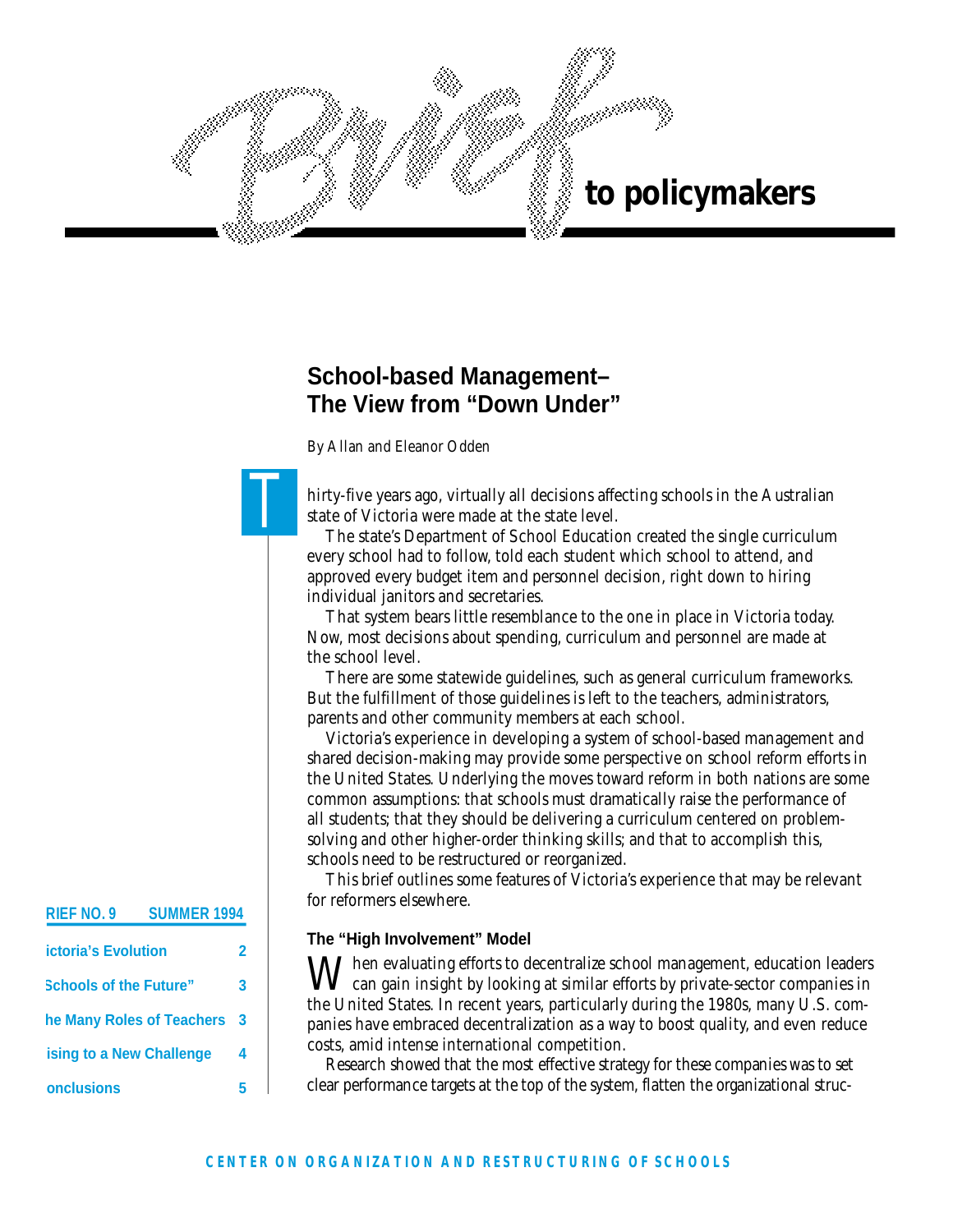*The high involvement model seems especially suited to organizations doing complex, uncertain work in a group or team structure. Since teaching is an intellectually complex job, subject to uncertainty and best conducted by people who work together closely, we agree with researchers who feel this model also is appropriate for schools.*

ture, move decision-making down to the work teams actually providing services, and then hold those teams accountable for results.

Researchers have noted particularly strong results for businesses that employed the "high involvement" model of decentralization (Lawler, 1986; 1992). This calls for the development of four critical resources within each unit:

1 INFORMATION-The unit's goals<br>and objectives are clear, and unit INFORMATION–The unit's goals members have access to the data they need to pursue them.

2 KNOWLEDGE AND SKILLS-The<br>
wunit devotes money and staff  $\sim$  unit devotes money and staff time to making sure that member practices reflect the best professional knowledge.

3 authority over budget and per-**POWER–Unit members have real** sonnel decisions.

4 ture–usually based on knowledge REWARDS–A compensation strucand skills and often including groupbased performance bonuses–aligns employee self-interest with the unit's goals.

The high involvement model seems especially suited to organizations doing complex, uncertain work in a group or team structure–the type of structure that most large, successful private-sector companies have embraced in recent years. Since teaching is an intellectually complex job, subject to uncertainty over daily tasks and best conducted by people who work together closely, we agree with researchers who feel this model also is appropriate for schools.

Many policymakers and advisors who push to decentralize school system power make a critical error: They think simply giving power to a school-site council will produce better decisions, better use of school resources and, ultimately, better student performance.

The high involvement model addresses that error. It also stresses providing information, knowledge and skills to decision makers, and creating a system that rewards good performance.

In Victoria, it appears that at least three parts of the model have been fulfilled to a high degree.

### **Victoria's Evolution**

Qur observations are based on<br>visits to Victoria in 1993 and visits to Victoria in 1993 and 1994. We interviewed state and local school officials, union leaders and university professors, among others. We also conducted interviews and collected data at eight schools in Melbourne: four primary schools, which in Victoria typically include kindergarten through 6th grade; and four secondary schools, which typically cover grades 7 through 12.

Located in Southeast Australia, the state of Victoria is home to about 6 million people. Roughly half live in Melbourne.

In the 1960s, the state's Department of School Education, or DSE, made all key decisions on curriculum, budget and personnel. The state-mandated curriculum for all students was basically universitypreparatory. A student could only attend the school in his or her neighborhood, where parents and teachers had almost no say in operations.

Back then, about 25 percent of students in Victoria graduated from secondary school. Today, more than 80 percent graduate. While there are no data to suggest specific causes for this tremendous improvement, the government's decision to decentralize control of schools certainly appears significant.

The move to decentralize began in the late 1960s. By the early 1970s,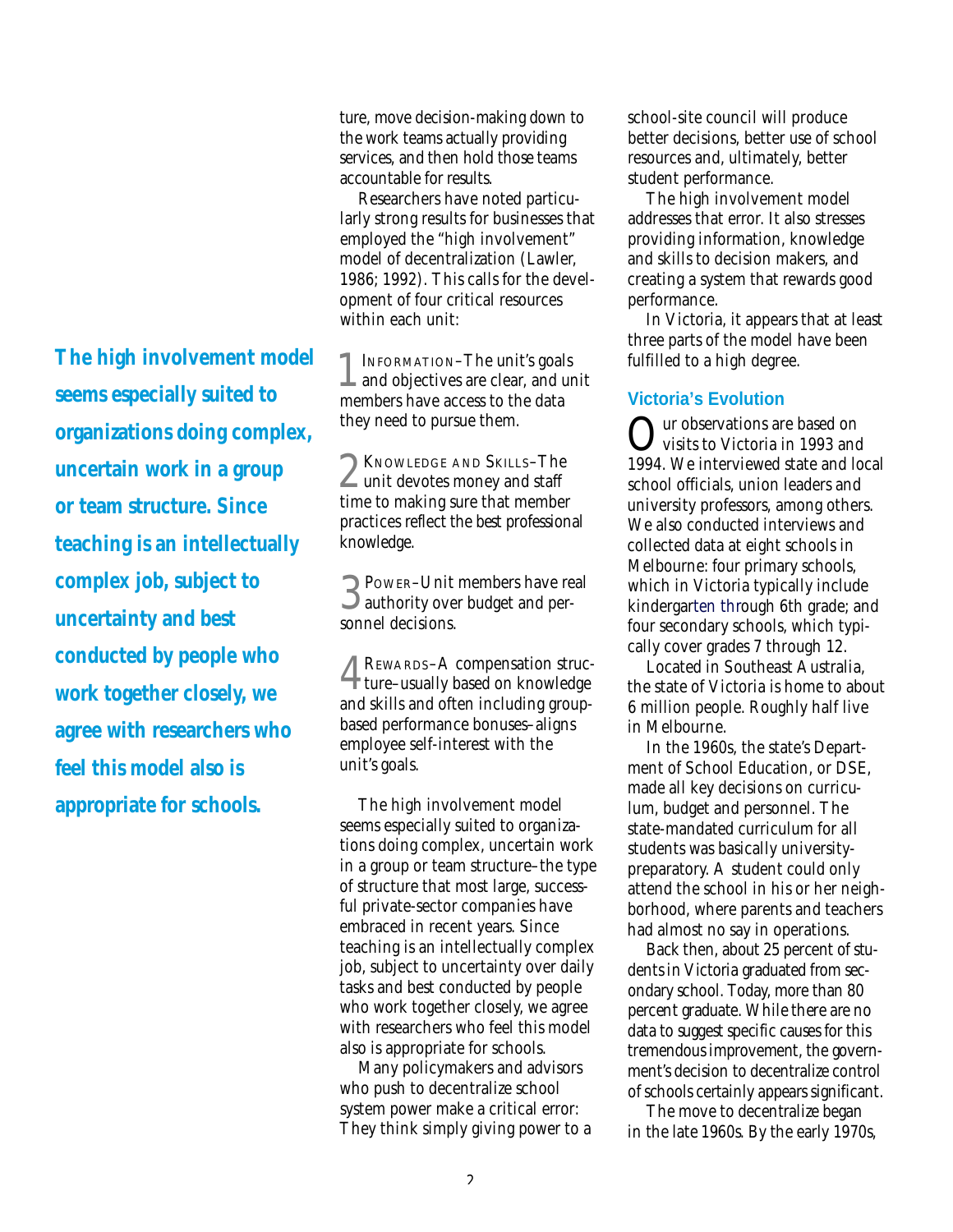*The council receives a lump sum from the state to spend on all functions, including salaries and benefits, supplies, operations and maintenance. The amount is based on the number of students, the number of teachers and the size of the school building. With only a few minor constraints, the school can spend this money any way it wants.*

the state had created "school councils," committees at each school with some power over budget and curriculum. Up to half the members of each council could be employees of the state education system, such as teachers and the principal. But these councils also gave parents, and other community members, substantial say in all facets of the school.

By 1993, the councils had power to make virtually all budget decisions, except on professional staff issues. Each council also selected the school's principal and non-certified staff.

### **"Schools of the Future"**

The school decentralization process gathered still more steam **1** cess gathered still more steam later in 1993, when a newly elected government created "Schools of the Future," an experiment aimed at giving schools virtually total authority over budget and personnel.

When the government asked for 100 schools to volunteer for the experiment, more than 700 applied within a 6-week period. In response, the government started the program that year with 300 schools. Another 500 entered the program early this year, and another group was scheduled to join this July. All of Victoria's 1800 schools are slated to become Schools of the Future by mid-1995.

Each School of the Future is led by a council of up to 15 members. Only a third of council members can be teachers or school administrators.

The council receives a lump sum from the state to spend on all functions, including salaries and benefits, supplies, operations and maintenance. The amount is based on the number of students, the number of teachers and the size of the school building. With only a few minor constraints, the school can spend this money any way it wants.

Schools also have full authority to recruit and hire teachers. This job is handled by the principal, usually with significant teacher involvement. Teachers are, however, paid on a statewide scale.

The state developed an interactive computer system that gives each school access to detailed information about its budget and expenditures. School-level officials also use the system to handle all invoicing and purchasing, and to maintain student records.

The computers also will be used to compile results from new, mandatory surveys of community satisfaction. These surveys will enhance school communication with parents on school issues and, increasingly, on student outcomes.

### **The Many Roles of Teachers**

 ${\rm A}^{\rm t}$ each school, although politically t each school, although policy rests with the school council, the teachers lead the way. Teachers sit on a committee which reports to the council and seeks approval for major curriculum changes. Council members generally acknowledge the expertise of teachers and accept their direction.

This trust may, in part, be a prod-

uct of Victoria's relatively long experience with teacher-led curriculum development. Teachers have regularly worked at developing, assessing and modifying new curriculum, usually in close collaboration with other teachers, since the DSE gave up control over that process in the 1970s.

Beginning in the 1980s, teachers had access to a wide range of training opportunities, such as school support centers and professional content groups. Many programs included practice in the classroom interspersed with training over 10 to 12 weeks. Several teachers said they took part in cross-school teacher networks. In all, teachers reported a wide range of long-term and short-term professional development opportunities.

In the mid-1980s, the state developed curriculum frameworks in nine major learning areas. These frameworks paint an ambitious vision of what school curriculum should be. For example, they call for developing thinking skills and problem-solving ability in all students.

But these frameworks didn't impose a new vision for teachers to follow. Instead, state officials worked closely with teachers, and the frameworks they drafted reflect existing teacher practices. Since many of the concepts and approaches in the frameworks also were reinforced by existing teacher training, teachers already knew them well. We found uniformly high awareness of the frameworks among teachers.